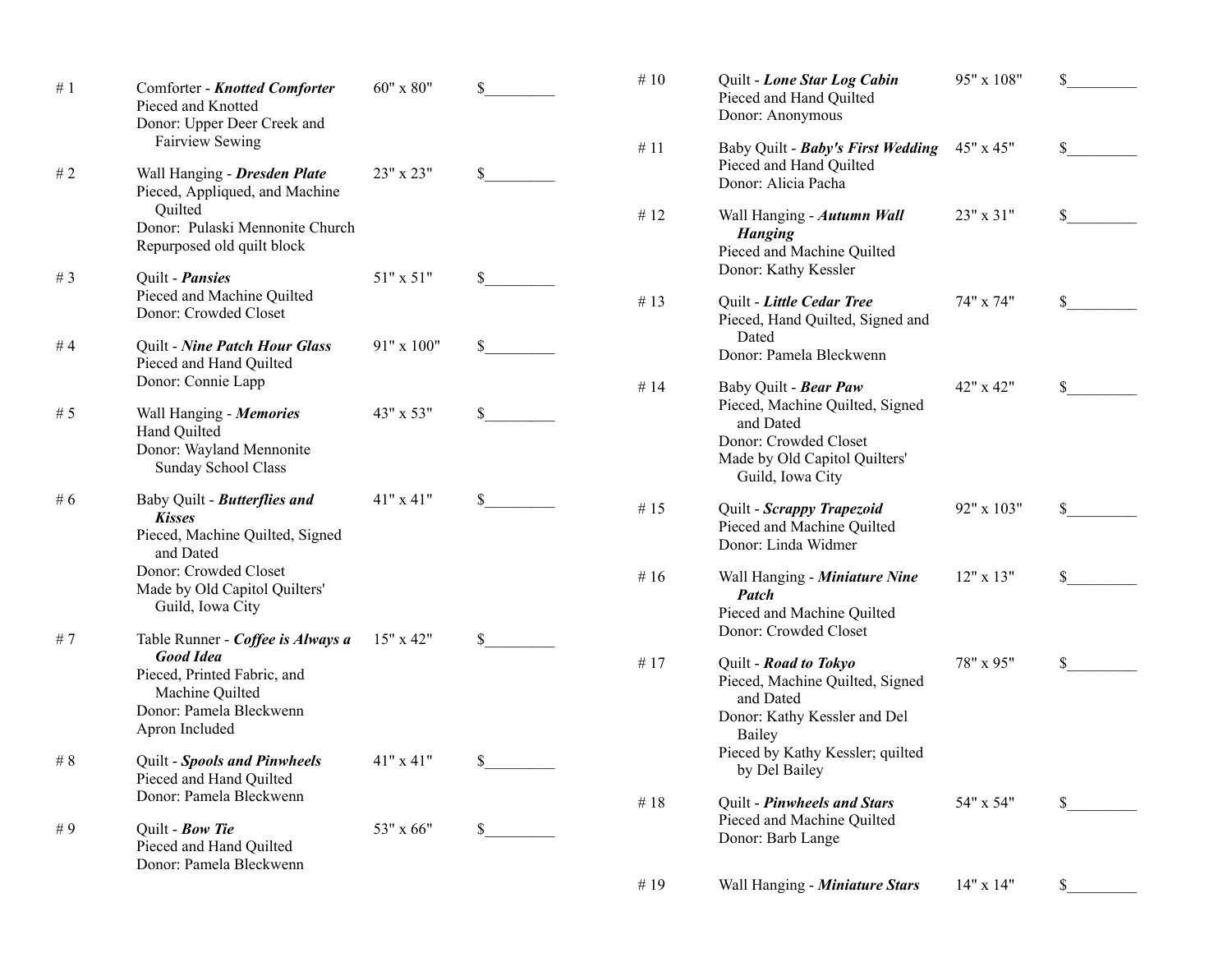|        | Pieced and Hand Quilted<br>Donor: Crowded Closet                                                                                                             |            |            | Pieced and Hand Quilted<br>Donor: MCC Material Resource                                                                              |             |    |
|--------|--------------------------------------------------------------------------------------------------------------------------------------------------------------|------------|------------|--------------------------------------------------------------------------------------------------------------------------------------|-------------|----|
| #20    | Quilt - Capital T<br>Pieced and Hand Quilted                                                                                                                 | 94" x 107" | \$         | Center, Ephrata, PA<br>Made by Nancy Eitnier                                                                                         |             |    |
| #21    | Donor: Sunnyside Sewing Circle<br>Wall Hanging - Holly Berry Table                                                                                           | 29" x 31"  | \$<br># 28 | Quilt - Trip Around the World<br>Pieced and Machine Quilted<br>Donor: Ramona Blosser                                                 | 74" x 96"   | \$ |
|        | <b>Topper</b><br>Pieced and Machine Quilted<br>Donor: Kathy Kessler                                                                                          |            | #29        | From Lombard, IL<br>Wall Hanging - Four Patch                                                                                        | 35" x 35"   | \$ |
| # 22   | Quilt - Flowers<br>Cross-Stitched, Pieced, and Hand<br>Quilted<br>Donor: Elaine Weaver Hochstedler<br>Pieced by Elaine; quilted by<br>Kalona Mennonite Women | 85" x 104" | \$         | Pieced and Hand Quilted<br>Donor:<br>MCC Material Resource Center,<br>Ephrata, PA<br>Made by Locust Grove Mennonite<br>Church        |             |    |
| # $23$ | Quilt - Scrappy Nine Patch<br>Pieced and Hand Quilted<br>Donor: Crowded Closet                                                                               | 42" x 60"  | \$<br># 30 | Quilt - Nine Patch Scrap<br>Pieced and Hand Quilted<br>Donor: West Union Mennonite<br>Church Women<br>Pieced by Ada Mae Eash         | 87" x 101"  | \$ |
| # $24$ | Quilt - Pineapple<br>Pieced, Machine Quilted, Signed<br>and Dated<br>Donor: Kathy Kessler and Del<br>Bailey<br>Pieced by Kathy Kessler; quilted              | 73" x 90"  | \$<br>#31  | Wall Hanging - A Little on the<br><b>Wild Side</b><br>Pieced and Hand Quilted<br>Donor: MCC Material Resource<br>Center, Ephrata, PA | 18" x 18"   | \$ |
| # $25$ | by Del Bailey<br>Wall Hanging - Embroidered                                                                                                                  | 25" x 25"  | \$<br>#32  | Quilt - Dorothy's Log Cabin<br>Pieced and Hand Quilted                                                                               | 92" x 110"  | \$ |
|        | <b>Flowers</b><br>Pieced, Embroidered, and Machine<br>Quilted                                                                                                |            |            | Donor: The Family of the Late<br>Dorothy Schumann<br>Pieced by Candi Helmuth                                                         |             |    |
|        | Donor: Crowded Closet                                                                                                                                        |            | # 33       | Baby Quilt - Safari<br>Pieced and Machine Quilted                                                                                    | 52" x 60"   | \$ |
| # 26   | Quilt - Roman Striped Variation<br>Pieced and Hand Quilted<br>Donor: Becky Kauffman<br>Quilted by Sunnyside Mennonite                                        | 91" x 102" | \$         | Donor: MCC Material Resource<br>Center, Ephrata, PA<br>Made by Priscilla Tysiachney                                                  |             |    |
|        | Church, Kalona                                                                                                                                               |            | # 34       | Table Runner - Christmas Theme<br>Pieced and Hand Quilted<br>Donor: Wellman Mennonite<br>Church                                      | $16"$ x 37" | \$ |
| #27    | Quilt - Bright Hopes                                                                                                                                         | 46" x 54"  | \$         |                                                                                                                                      |             |    |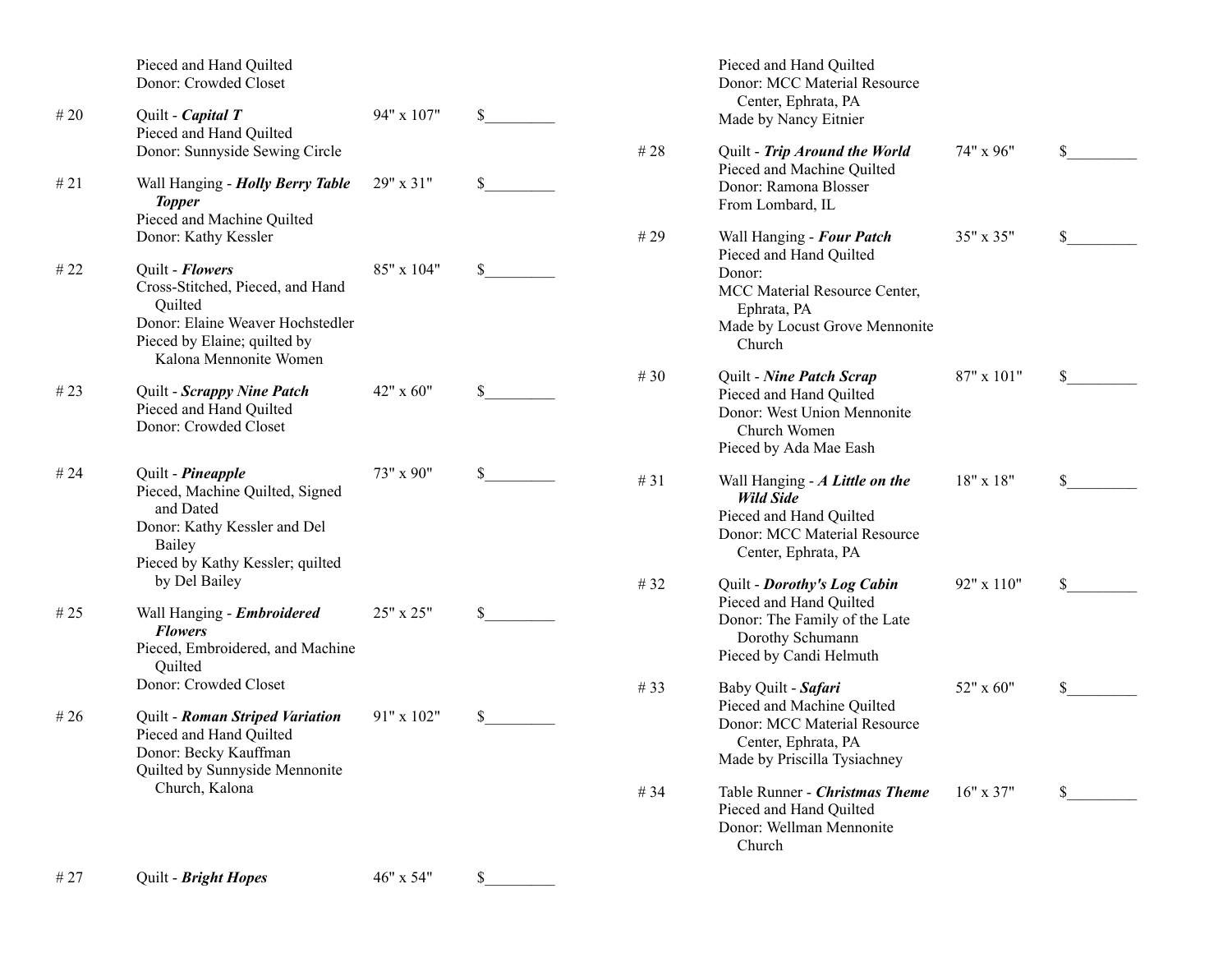| #35    | Quilt - Butterflies<br>Appliqued, Pieced, and Hand<br>Quilted<br>Donor: The Family of the Late                                | 72" x 84"        | $\mathbb{S}$ | $\#$ 42 | Baby Quilt - Baby Pinwheels<br>Pieced and Machine Quilted<br>Donor: Carolyn Miller<br>Vintage Fabrics Used                                            | 43" x 51"  | \$ |
|--------|-------------------------------------------------------------------------------------------------------------------------------|------------------|--------------|---------|-------------------------------------------------------------------------------------------------------------------------------------------------------|------------|----|
|        | Dorothy Schumann<br>Made by the Late Dorothy<br>Schumann                                                                      |                  |              | #43     | Baby Quilt - Country Bears at<br><b>Heart</b><br>Printed Fabric, Pieced, and                                                                          | 37" x 55"  | \$ |
| # 36   | Quilt - Color Burst<br>Pieced and Hand Quilted<br>Donor: MCC Material Resource                                                | 51" x 51"        | $\mathbb{S}$ |         | Machiine Quilted<br>Donor: Crowded Closet                                                                                                             |            |    |
|        | Center, Ephrata, PA<br>Made by Pam Silverman                                                                                  |                  |              | #44     | Wall Hanging - Floral Stars<br>Pieced and Hand Quilted<br>Donor: The Family of the Late                                                               | 40" x 53"  | \$ |
| #37    | Wall Hanging - Scrappy Snowball<br>Pieced and Hand Quilted<br>Donor: MCC Material Resource<br>Center, Ephrata, PA             | 44" x 56"        | \$           |         | Dorothy Schumann<br>Made by the Late Dorothy<br>Schumann                                                                                              |            |    |
|        | Made by Lucy McAloose                                                                                                         |                  |              | #45     | Quilt - Block Buddies<br>Pieced and Machine Quilted                                                                                                   | 65" x 76"  | \$ |
| #38    | Baby Quilt - Go Fish<br>Pieced and Hand Quilted<br>Donor: Wednesday Afternoon<br>Women, Wellman Mennonite<br>Church           | 41" x 46"        | $\mathbb{S}$ |         | Donor: Kathy Kessler and Del<br>Bailey<br>Pieced by Kathy Kessler; quilted<br>by Del Bailey                                                           |            |    |
|        | Started by Betty Buckwalter; top<br>pieced by Loretta Yoder                                                                   |                  |              | #46     | Quilt - Envelopes<br>Pieced and Hand Quilted<br>Donor: Lower Deer Creek                                                                               | 85" x 99"  | \$ |
| #39    | Quilt - Dinner Plate Dahlia<br>Pieced, Hand Quilted, Signed and                                                               | 112" x 113"      | \$           |         | Mennonite Women                                                                                                                                       |            |    |
|        | Dated<br>Donor: Zion Mennonite Church<br>Pieced and quilted by Lydia Yoder,<br>Bloomfield, IA                                 |                  |              | #47     | Wall Hanging - Instruments<br>(Miniature)<br>Pieced and Machine Quilted<br>Donor: Kathy Kessler                                                       | 25" x 28"  | \$ |
| #40    | Wall Hanging - Knots<br>Appliqued, Pieced, and Hand<br>Quilted<br>Donor: Crowded Closet                                       | $18" \times 18"$ | $\mathbb{S}$ | #48     | Challenge Quilt - Sampler<br>Pieced and Machine Quilted<br>Donor: Juanita Troyer<br>Willow Creek Quilting & Gifts                                     | 96" x 110" | \$ |
| # $41$ | Comforter - Scrappy Strips<br>Pieced and Knotted<br>Donor: Pleasantview Independent<br>Living Women<br>Pieced by Linda Widmer | 92" x 103"       | \$           |         | 30 people accepted the challenge<br>at the last sale to piece their<br>"most favorite block." The<br>blocks were set together and<br>machine quilted. |            |    |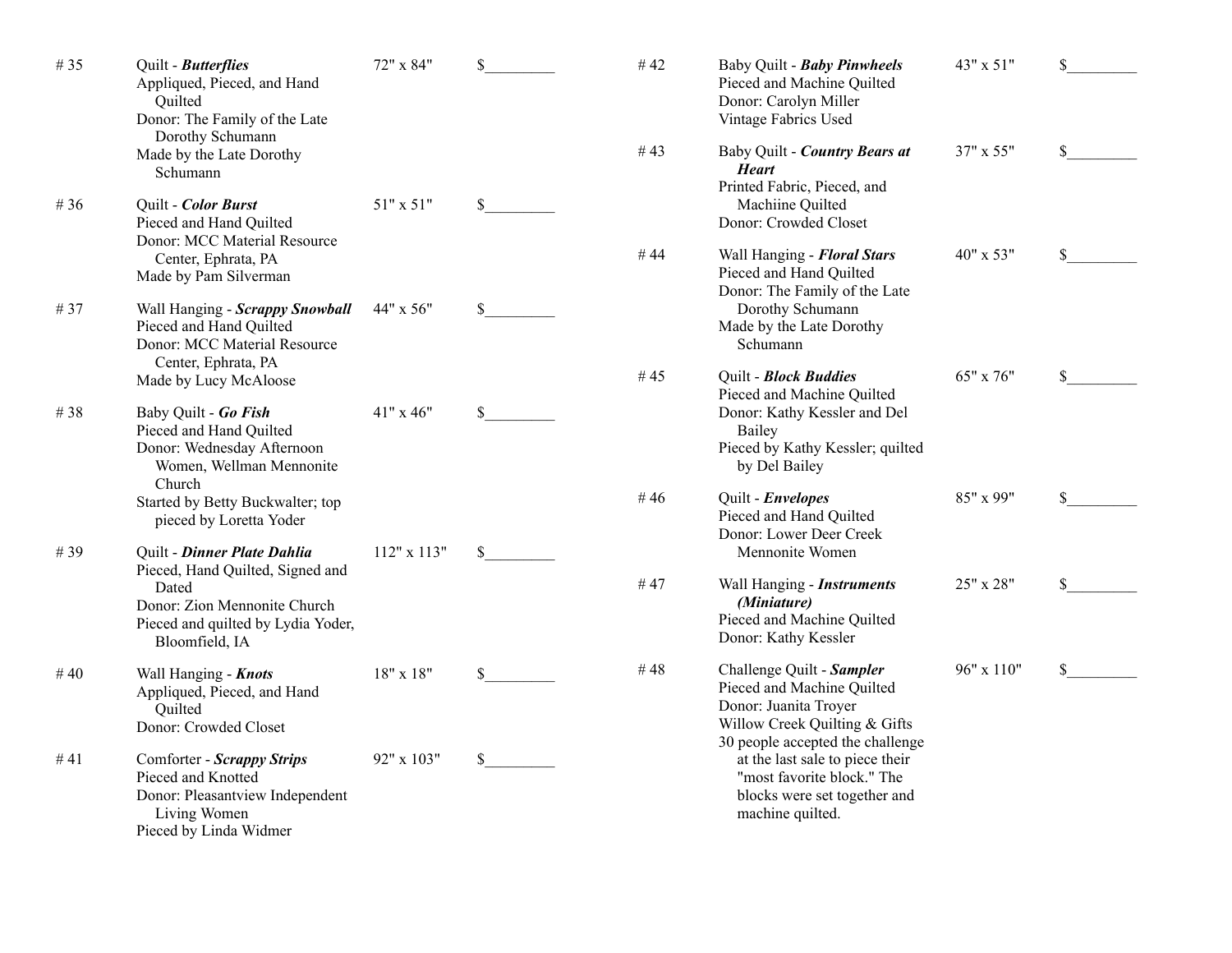| #49    | Quilt - Four Patch<br>Pieced and Hand Quilted<br>Donor: MCC Material Resource<br>Center, Ephrata, PA<br>Made by Locust Grove Ladies'<br>Sewing Circle, Locust Grove<br>Mennonite Church | 74" x 98"     | \$           | # 57   | Wall Hanging - Snowmen<br>Pieced and Hand Quilted<br>Donor: The Family of the Late<br>Dorothy Schumann<br>Made by the Late Dorothy<br>Schumann | 33" x 44"  | \$           |
|--------|-----------------------------------------------------------------------------------------------------------------------------------------------------------------------------------------|---------------|--------------|--------|------------------------------------------------------------------------------------------------------------------------------------------------|------------|--------------|
| # $50$ | Wall Hanging - Batik Nine Patch<br>Pieced and Machine Quilted<br>Donor: Kathy Kessler                                                                                                   | $16"$ x $17"$ | \$           | # $58$ | Quilt - True Blue Friends<br>Pieced, Machine Quilted, Signed<br>and Dated<br>Donor: Kathy Kessler and Kevin<br>Neitzal                         | 77" x 87"  | $\mathbb{S}$ |
| # $51$ | Comforter - Knotted Comforter<br>Pieced and Knotted<br>Donor: Sunnyside Sewing Circle                                                                                                   | 58" x 77"     | \$           |        | Pieced by Kathy Kessler; quilted<br>by Kevin Neitzal                                                                                           |            |              |
| # 52   | Table Topper - Southern Star<br>Pieced and Hand Quilted<br>Donor: The Family of the Late                                                                                                | 39" x 39"     | \$           | # 59   | Comforter - Flower Comforter<br>Pieced and Knotted<br>Donor: Sunnyside Sewing Circle                                                           | 60" x 71"  | \$           |
|        | Dorothy Schumann<br>Made by the Late Dorothy<br>Schumann                                                                                                                                |               |              | #60    | Doll Quilt - Miniature Nine Patch<br>Pieced and Machine Quilted<br>Donor: Crowded Closet                                                       | 16" x 20"  | \$           |
| # $53$ | Quilt - Variable Star<br>Pieced and Machine Quilted<br>Donor: Crowded Closet<br>Background - White/Gold Popcorn<br>Print                                                                | 44" x 70"     | \$           | # $61$ | Quilt - Friendship<br>Pieced and Machine Quilted<br>Donor: Karen Alderfer<br>From Athens, PA                                                   | 64" x 76"  | \$           |
| # 54   | Comforter - Nine Patch<br>Pieced and Knotted<br>Donor: West Union Mennonite                                                                                                             | 57" x 78"     | $\mathbb{S}$ | # $62$ | Wall Hanging - Stars<br>Pieced and Hand Quilted<br>Donor: Anonymous                                                                            | 42" x 52"  | \$           |
|        | Church Women                                                                                                                                                                            |               |              | #63    | Baby Quilt - Baby Comforter<br>Pieced and Knotted                                                                                              | 42" x 42"  | \$           |
| # $55$ | Baby Quilt - Line Dance<br>Pieced and Machine Quilted<br>Donor: Karen Alderfer<br>From Athens, PA                                                                                       | 39" x 47"     | $\mathbb{S}$ | # 64   | Donor: Crowded Closet<br>Quilt - Lone Star<br>Pieced and Hand Quilted<br>Donor: Anonymous                                                      | 94" x 107" | \$           |
| # 56   | Comforter - Knotted Comforter<br>Pieced and Knotted<br>Donor: Lois Swank<br>Knotted by Sunnyside Mennonite<br>Church                                                                    | 68" x 87"     | $\mathbb{S}$ | #65    | Table Topper - Half Square<br><b>Triangle</b><br>Pieced and Machine Quilted<br>Donor: Pulaski Mennonite Church                                 | 18" x 18"  | \$           |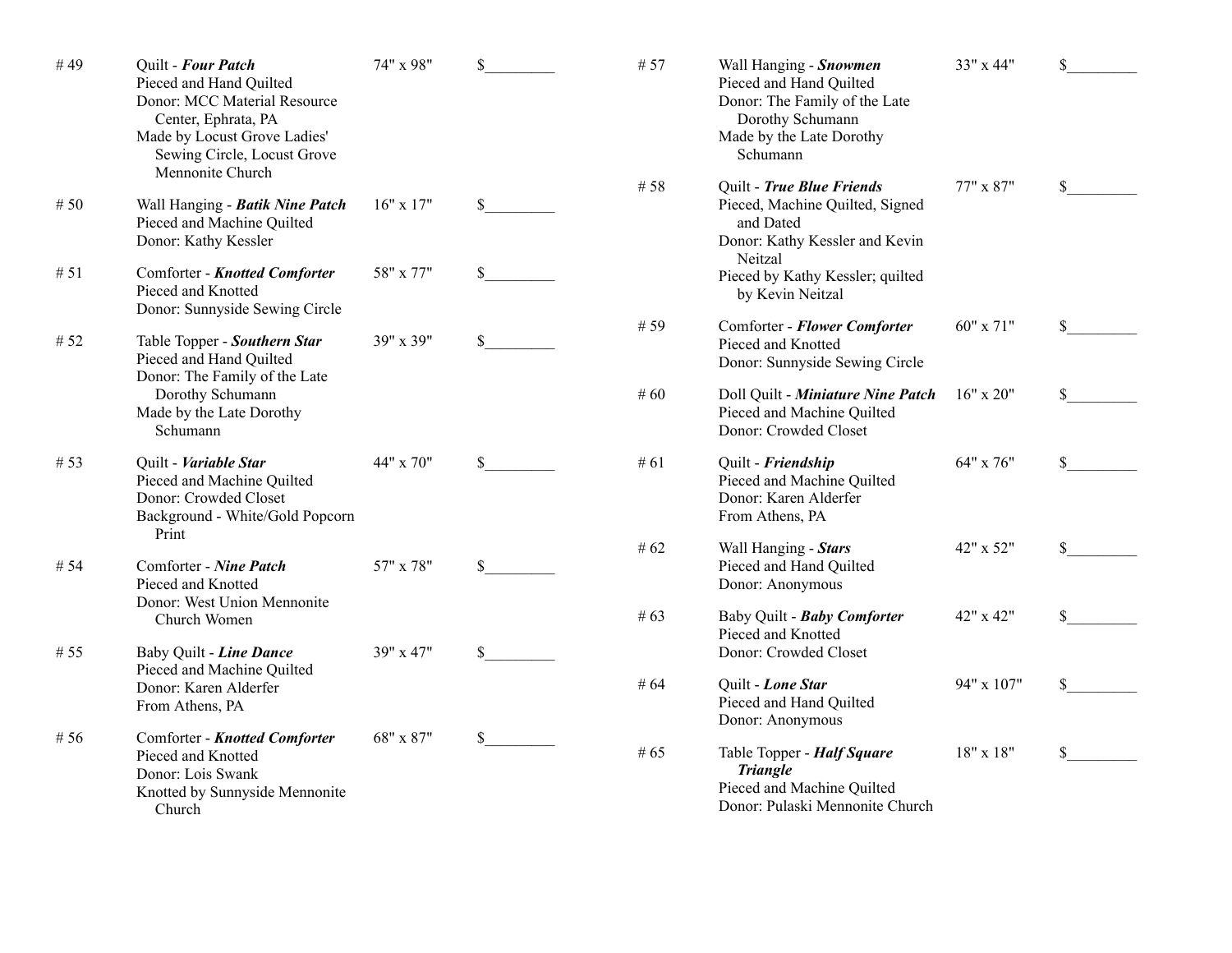| #66        | Quilt - Blue and Red Squares<br>Pieced and Machine Quilted<br>Donor: Upper Deer Creek and<br>Fairview Sewing                                                                                                               | 61" x 76"               | \$                           | #74     | Wall Hanging - Amish Baskets<br>Printed Fabric, Pieced, and Hand<br>Quilted<br>Donor: Crowded Closet                                                                                | 33" x 33"   | \$ |
|------------|----------------------------------------------------------------------------------------------------------------------------------------------------------------------------------------------------------------------------|-------------------------|------------------------------|---------|-------------------------------------------------------------------------------------------------------------------------------------------------------------------------------------|-------------|----|
| #67<br>#68 | Wall Hanging - Springtime<br><b>Applique</b><br>Appliqued, Pieced, and Hand<br>Ouilted<br>Donor: Anonymous<br>Quilt - Turning Twenty                                                                                       | 32" x 42"<br>95" x 116" | $\mathbb{S}$<br>$\mathbb{S}$ | #75     | Quilt - Rose Garden<br>Appliqued, Pieced, and Hand<br>Quilted<br>Donor: The Family of the Late<br>Dorothy Schumann<br>Made by the Late Dorothy<br>Schumann                          | 102" x 104" | \$ |
| #69        | Pieced and Machine Quilted<br>Donor: Pulaski Mennonite Church<br>Comforter/Baby Quilt - Flannel                                                                                                                            | 33" x 36"               | $\mathbb{S}$                 | #76     | Table Runner - Modern<br>Pieced and Machine Quilted<br>Donor: Pulaski Mennonite Church                                                                                              | 13" x 37"   | \$ |
|            | <b>Squares</b><br>Pieced and Knotted<br>Donor: Crowded Closet                                                                                                                                                              |                         |                              | #77     | Quilt - Blue Picnic Squares<br>Pieced and Machine Quilted<br>Donor: Crowded Closet                                                                                                  | 44" x 62"   | \$ |
| #70        | Quilt - Candle Wicking Blocks<br>Embroidered, Pieced, Printed<br>Fabric, and Hand Quilted<br>Donor: Kalona Mennonite Church<br><b>WMSC</b><br>Pieced by the Late Eva Brenneman<br>and quilted by Kalona<br>Mennonite Women | 92" x 110"              | \$                           | #78     | Quilt - Scrappy Quilt<br>Pieced and Hand Quilted<br>Donor: East Union Mennonite<br>Women<br>Pieced by the Late Leola<br>Hershberger White; quilted by<br>East Union Mennonite Women | 88" x 105"  | \$ |
| #71        | Baby Quilt - Blossoms<br>Pieced, Machine Quilted, Signed<br>and Dated<br>Donor: Crowded Closet<br>Quilted by Old Capitol Quilters<br>Guild                                                                                 | 49" x 49"               | \$                           | #79     | Quilt - Batik Star<br>Pieced and Machine Quilted<br>Donor: Crowded Closet                                                                                                           | 48" x 48"   | \$ |
|            |                                                                                                                                                                                                                            |                         |                              | $\#$ 80 | Quilt - Modified Hanging Garden<br>Pieced and Machine Quilted<br>Donor: Ramona Blosser                                                                                              | 75" x 93"   | \$ |
| #72        | Wall Hanging - Sun Burst<br>Printed Fabric, Machine Quilted<br>Donor: Crowded Closet                                                                                                                                       | 43" x 58"               | $\mathbb{S}$                 | #81     | From Lombard, IL<br>Table Topper - Radiant Splendor<br><b>Star</b>                                                                                                                  | 27" x 27"   | \$ |
| #73        | Quilt - Twists and Turns<br>Pieced and Hand Quilted<br>Donor: Upper Deer Creek and                                                                                                                                         | 88" x 104"              | \$                           |         | Pieced and Machine Quilted<br>Donor: Pulaski Mennonite Church                                                                                                                       |             |    |
|            | Fairview Sewing<br>Pieced by Kim Cox                                                                                                                                                                                       |                         |                              | #82     | Table Topper - Summer Table<br><b>Topper</b><br>Pieced<br>Donor: Pamela Bleckwenn                                                                                                   | 42" x 42"   | \$ |